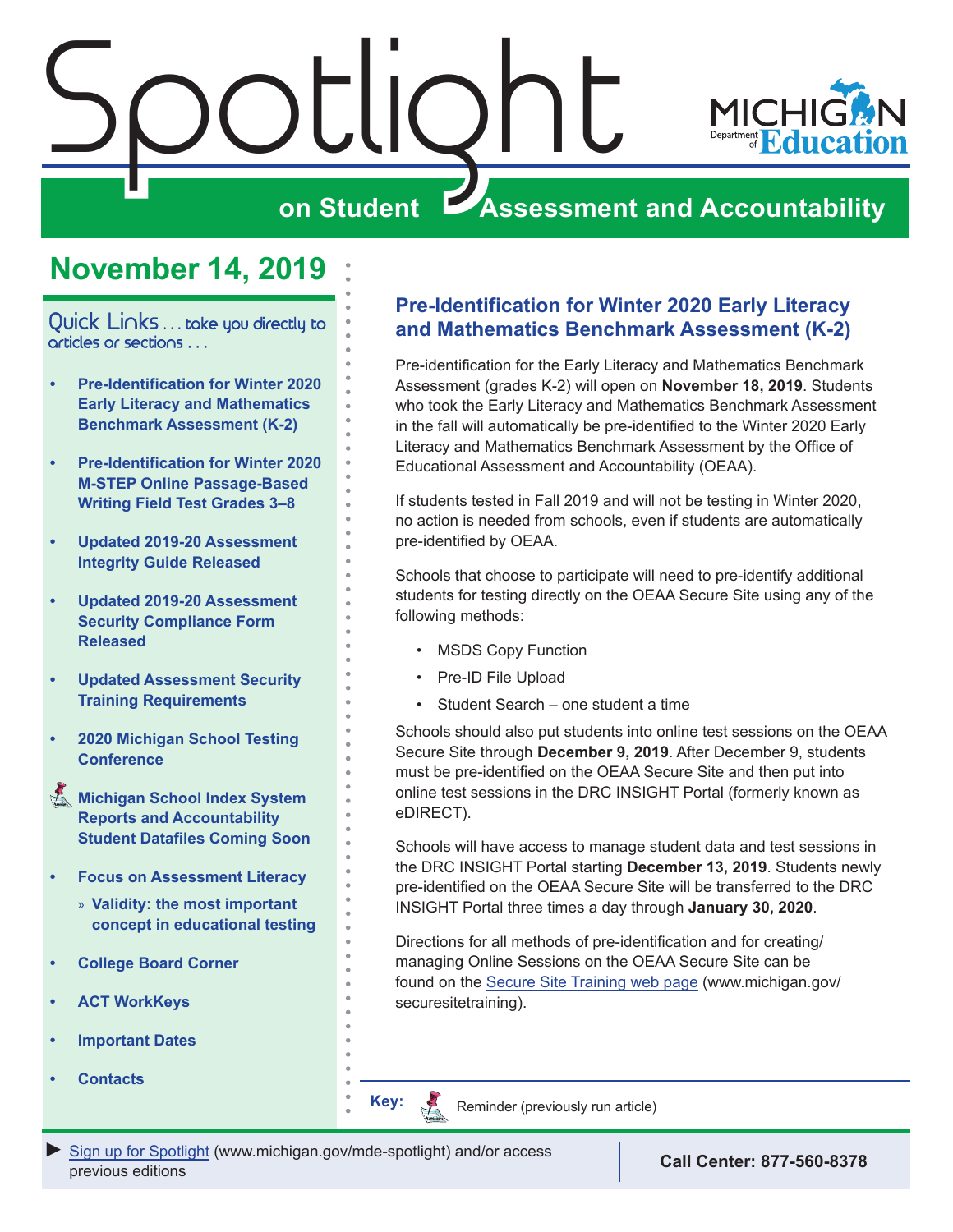# <span id="page-1-0"></span>**on Student Assessment and Accountability** Spotlight

## **Pre-Identification for Winter 2020 M-STEP Online Passage-Based Writing Field Test Grades 3–8**

Schools who are participating in the M-STEP Online Passage-Based Writing Field Test (grades 3-8) can start to pre-identify students on the OEAA Secure Site **November 18, 2020**. Since this field test is optional, OEAA will not pre-identify any students. Schools will be responsible for pre-identifying all students who will be participating directly on the OEAA Secure Site using any of the following methods:

- MSDS Copy Function
- Pre-ID File Upload
- Student Search one student a time

Students will NOT be put into online test sessions on the OEAA Secure Site. Schools will have access to manage student data and create online test sessions in the DRC INSIGHT Portal (formerly known as eDIRECT) starting **December 13, 2019**. Students newly pre-identified on the OEAA Secure Site will be transferred to the DRC INSIGHT Portal three times a day through **January 30, 2020**. Directions for all methods of pre-identification on the OEAA Secure Site can be found on the [Secure Site Training web](http://www.michigan.gov/securesitetraining)  [page](http://www.michigan.gov/securesitetraining) (www.michigan.gov/ securesitetraining).

### **Updated 2019-20 Assessment Integrity Guide Released**

The 2019-20 Assessment Integrity Guide (AIG) has been released. Links to the AIG can be found on the following web pages under Current Assessment Administration sections:

- [Early Literacy and Mathematics Benchmark](www.michigan.gov/earlylitandmath)  [Assessments](www.michigan.gov/earlylitandmath) (www.michigan.gov/earlylitandmath)
- [MI-Access](http://www.michigan.gov/mi-access) (www.michigan.gov/mi-access)
- [M-STEP](www.michigan.gov/mstep) (www.michigan.gov/mstep)
- [MME](www.michigan.gov/mme) (www.michigan.gov/mme)
- [WIDA](www.michigan.gov/wida) (www.michigan.gov/wida)

The 2019-20 Assessment Integrity Guide includes updated Assessment Security training requirements for all personnel involved in testing, depending upon role.

### **Updated 2019-20 Assessment Security Compliance Form Released**

The 2019-20 [Assessment Security Compliance Form](https://www.michigan.gov/documents/mde/OEAA_Security_Compliance_Form_634992_7.pdf) has been released. Links to the Assessment Security Compliance Form can be found on the following web pages under Current Assessment Administration sections:

- [Early Literacy and Mathematics Benchmark](www.michigan.gov/earlylitandmath)  [Assessments](www.michigan.gov/earlylitandmath) (www.michigan.gov/earlylitandmath)
- [MI-Access](http://www.michigan.gov/mi-access) (www.michigan.gov/mi-access)
- [M-STEP](www.michigan.gov/mstep) (www.michigan.gov/mstep)
- [MME](www.michigan.gov/mme) (www.michigan.gov/mme)
- [WIDA](www.michigan.gov/wida) (www.michigan.gov/wida)

Remember this requirement: All staff members who participate in any state provided test administration must sign the Assessment Security Compliance Form. All forms must be retained by the building/district for three years.

## **Updated Assessment Security Training Requirements**

To protect the integrity and validity of Michigan's assessments, the OEAA has updated the assessment security training requirements for all staff members who participate in a state assessment administration.

### **District/Building Assessment Coordinator Training Requirements:**

• [Complete the MDE Assessment Security online](http://bit.ly/MDEAssessmentSecurity)  [course through Michigan Virtual](http://bit.ly/MDEAssessmentSecurity) (http://bit.ly/ MDEAssessmentSecurity).

*(Continued on next page)*

**Call Center: 877-560-8378** (select appropriate option) for assistance with assessment or accountability issues

November 14, 2019 [Quick Links](#page-0-0) / [Focus on AL](#page-4-0) / [CB Corner](#page-5-1) / [ACT WorkKeys](#page-7-0) / [Important Dates](#page-9-1) / [Contacts](#page-10-1) 2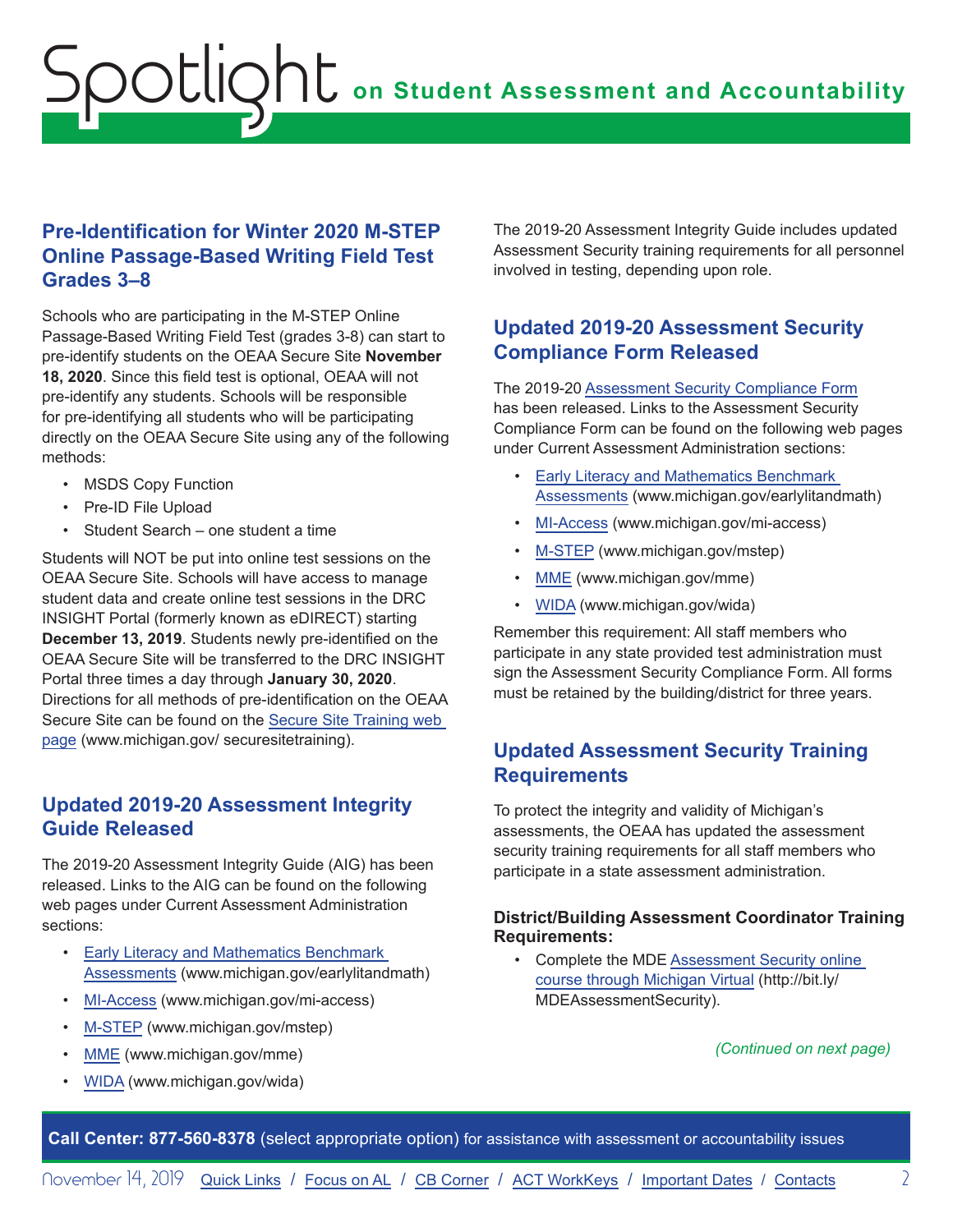<span id="page-2-0"></span>This four-module series is used to train building staff on the importance of following the Assessment Integrity Guide to assure test security. After participants complete the four modules and demonstrate their knowledge through a short test, they will receive a Certificate of Completion, which must be retained on file with signed security compliance forms. After completing this training, staff will be required to participate in a shorter refresher course in subsequent years. The 2019-20 updated modules and refresher course will be available in January 2020.

• Read the [Assessment Integrity Guide](https://www.michigan.gov/documents/mde/Assessment_Integrity_Guide_291950_7.pdf).

### **Test Administrators/Room Supervisors/Proctors Training Requirements:**

• Read the [Assessment Integrity Guide](https://www.michigan.gov/documents/mde/Assessment_Integrity_Guide_291950_7.pdf) and/or complete the MDE [Assessment Security online](http://bit.ly/MDEAssessmentSecurity)  [course through Michigan Virtual](http://bit.ly/MDEAssessmentSecurity) (http://bit.ly/ MDEAssessmentSecurity).

This four-module series is used to train building staff on the importance of following the Assessment Integrity Guide to assure test security. After participants complete the four modules and demonstrate their knowledge through a short test, they will receive a Certificate of Completion, which must be retained on file with signed security compliance forms. After completing this training, staff may participate in a shorter refresher course in subsequent years. The 2019- 20 updated modules and refresher course will be available in January 2020.

#### **Technology Coordinators and Other Staff (anyone who handles or has access to secure materials) Training Requirements:**

• Read the **Keeping Assessment Materials Secure** training document (found in Appendix E of the [Assessment Integrity Guide](https://www.michigan.gov/documents/mde/Assessment_Integrity_Guide_291950_7.pdf)).

### **2020 Michigan School Testing Conference**

The 2020 Michigan School Testing Conference (MSTC) will be held **February 11–13, 2020** at the Sheraton Ann Arbor Hotel in Ann Arbor, Michigan. This year's conference will be the 60th annual event.

The mission of MSTC is to provide educators with professional learning opportunities about assessment, as well as information on national, state, and local assessment programs and trends. The conference is unique in its match to the needs of Michigan educators, featuring examples of outstanding practices from local educators, as well as state and nationally-renowned experts in the field.

The annual Michigan School Testing Conference consists of a day for workshops and two days of plenary and clinic sessions.

On **Tuesday, February 11, 2019**, from 8:30 to 11:45 AM and 12:45 to 4:00 PM, six half-day and two full-day workshops will be offered including a full day workshop for new assessment coordinators. Registration begins at 7:30 AM. A continental breakfast and light lunch will be offered for all conference workshop attendees.

The conference takes place from **Wednesday, February 12** through **Thursday, February 13, 2019**. Registration includes continental breakfast and lunch on both days.

Keynote presenters on Wednesday, February 12 include Tom Guskey (University of Louisville) and Andy Middlestead (MDE). Jim Pellegrino (University of Illinois-Chicago) and a panel of current and retired educators who will celebrate the 60th anniversary of the conference are the keynote presenters on Thursday, February 13.

For conference program information and registration, go to the [MSTC online registration site](http://www.gomasa.org/MSTC2020) (www.gomasa.org/ MSTC2020).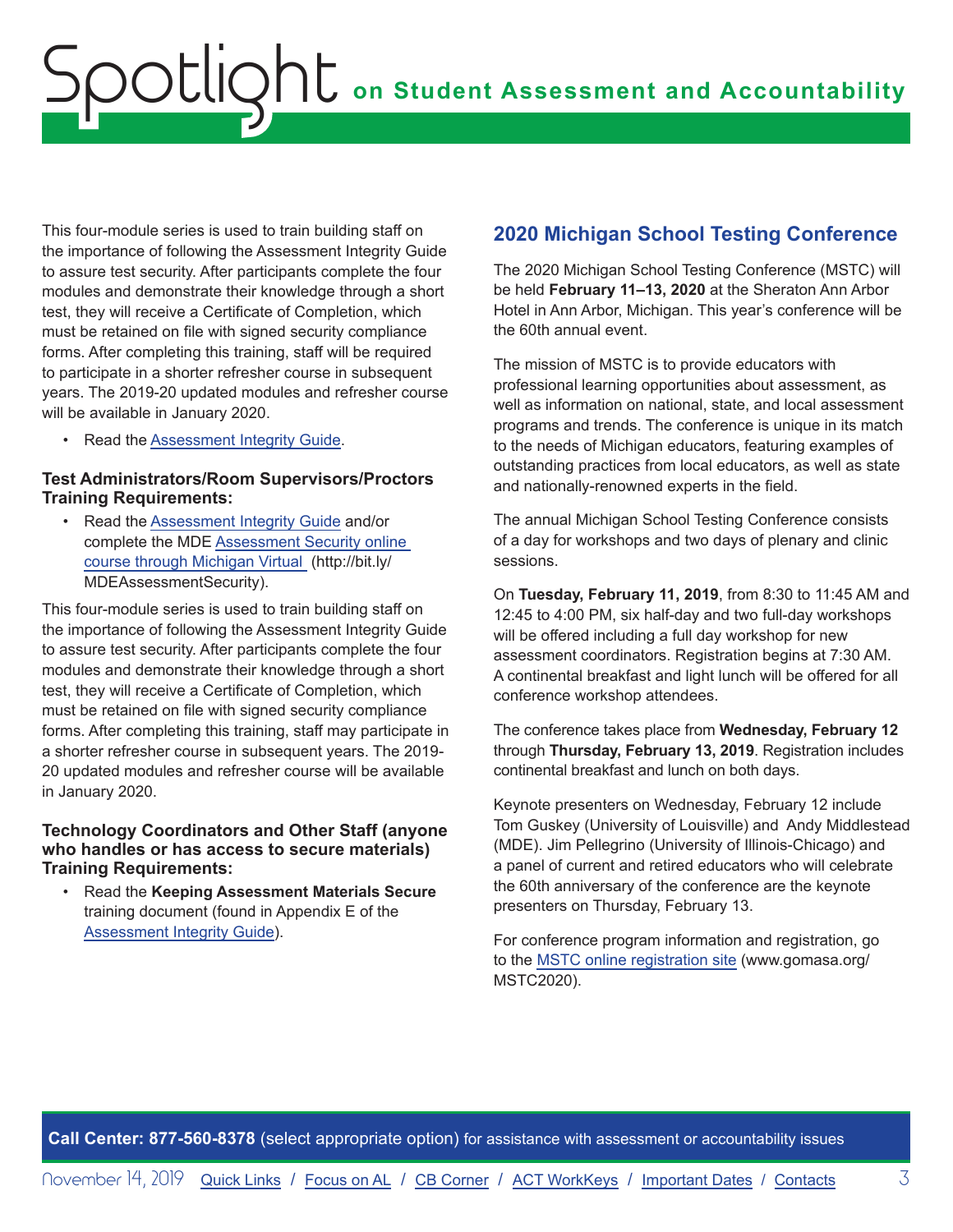# <span id="page-3-0"></span>**K** Michigan School Index System Reports **and Accountability Student Datafiles Coming Soon**

In a few weeks, the Michigan Department of Education will be making Michigan School Index System reports and accountability student datafiles available for 2018-19 school year results.The Michigan School Index System is the accountability system in Michigan's federally-approved consolidated state plan for the Every Student Succeeds Act (ESSA). In this system, schools will receive an overall school index value, ranging from zero to 100, that indicates performance across subgroups in multiple data components. The overall school index values are used in identifying schools for state and federal supports.

Authorized users of [MI School Data](http://www.mischooldata.org) (www.mischooldata. org) will be able to preview school-level reports, download student-level accountability data files, and submit issues related to the calculation of their School Index results. In order to preview results, individuals will need to login to MI School Data.

[Instructions on accessing School Index reports and files](https://www.michigan.gov/documents/mde/Accountability_Access_and_Download_Instructions_645324_7.pdf.)  [on MI School Data](https://www.michigan.gov/documents/mde/Accountability_Access_and_Download_Instructions_645324_7.pdf.) can be found on the [Accountability](http://www.mi.gov/mde-accountability)  [web page](http://www.mi.gov/mde-accountability) (www.michigan.gov/mde-accountability) by selecting the **Michigan School Index System Resources** link. Informational guides and other helpful resources for upcoming 2018-19 school year accountability will also be available through the Michigan School Index System Resource link as they become available.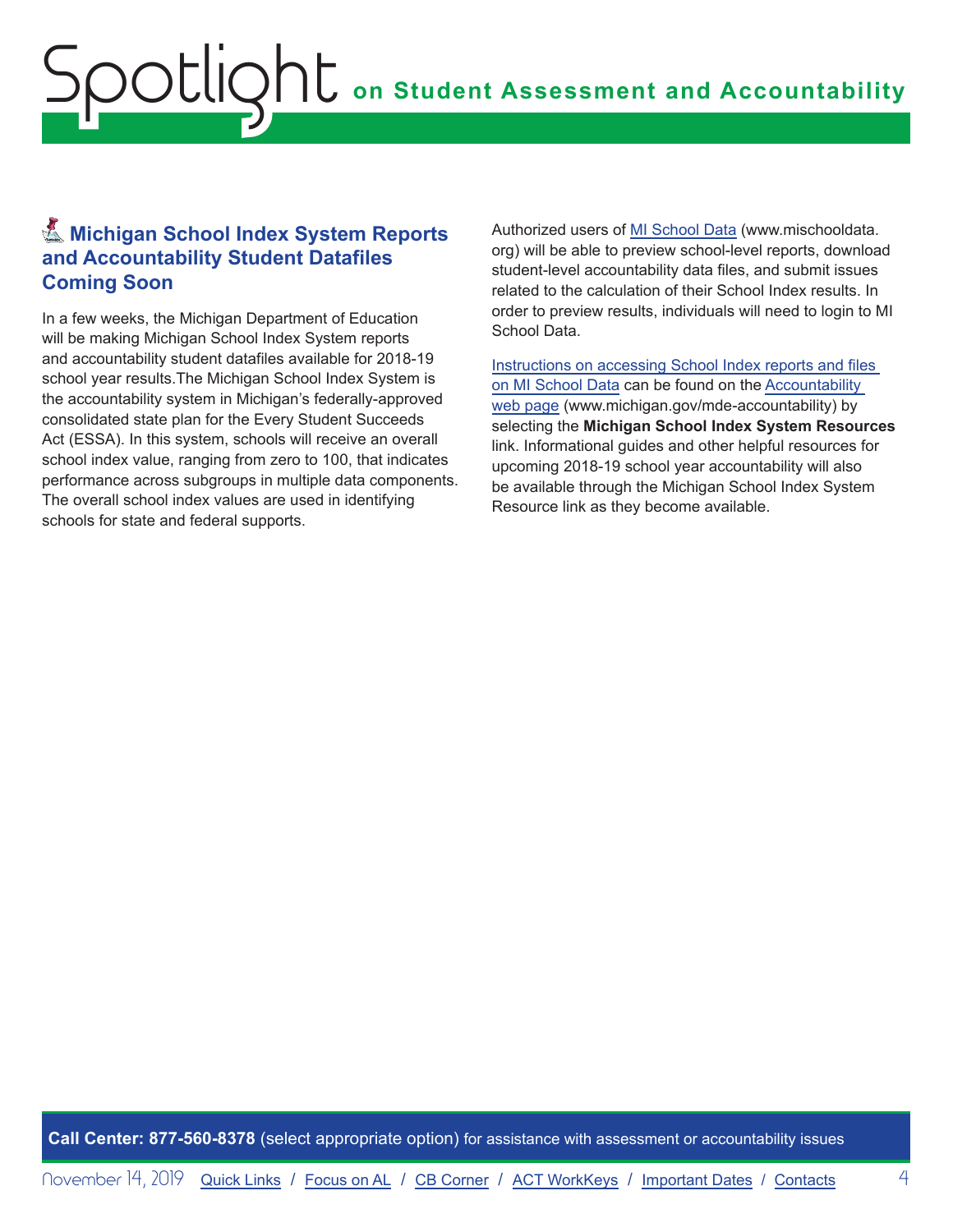# <span id="page-4-0"></span>**on Student Assessment and Accountability** Spotlight

### **Validity: the most important concept in educational testing**

Validity refers to the degree that an assessment measures what it purports to measure. For this reason, many consider it the most important concept in educational testing.

**Select with the transmit center is and the select appropriate or account of the select appropriate of the select appropriate of the select appropriate of the select appropriate of the select appropriate that the select ap** No test is valid for all purposes, and there is no such thing as a valid or invalid test. Validity does not refer to the quality of the test, but to the quality of the evidence-based argument made about the test. We must be confident that the test will capture the evidence we need (for example, student knowledge about grade 5 social studies academic standards) and will support the inferences we make about student learning (for example, the degree to which 5th grade students have learned the grade 5 social studies academic standards) that are consistent with the purpose of the test. A test may be valid for one purpose, such as a measure of student achievement, but not if used for another purpose, such as making instructional decisions.

To examine the validity of an evidence-based argument, we should ask these questions:

- 1. Does the assessment appropriately sample the content?
- 2. Does the assessment measure what it is intended to measure?
- 3. Does the assessment accurately reflect a students' knowledge of the content that is being measured?
- 4. Are the results easily and accurately interpreted and used in a way that is appropriate and aligned to the purpose of the assessment?

In addition, how assessment results will be used should be considered before the selection or development of a performance task or an assessment instrument. Since establishing validity is dependent on the purpose of the assessment, educators should clearly state what they hope to learn about their students (the purpose) and how the students will display these proficiencies (the objectives). The educator should then use the stated purpose and objectives to guide the development or selection of the assessment.

Next month, we will explore the second of the three concepts that support the quality of an assessment: reliability.

#### **Resources**

### [Reliability and Validity: How Do These Concepts](https://www.michiganassessmentconsortium.org/wp-content/uploads/LP_RELIABILITY-VALIDITY.pdf)  [Influence Accurate Student Assessment?](https://www.michiganassessmentconsortium.org/wp-content/uploads/LP_RELIABILITY-VALIDITY.pdf)

This article from the Michigan Assessment Consortium explores two of the concepts that support the quality of an assessment.

[Scoring rubric development: Validity and Reliability](https://pareonline.net/getvn.asp?v=7&n=10) This article explains the importance of considering validity and reliability when developing a scoring rubric.

### **Put Into Practice**

Consider an assessment you use in your classroom or that your school uses as a measure of student achievement. After applying the questions in the article to the assessment, what conclusions can you make about the validity of the evidence-based argument about the assessment?

Would you be able to defend the validity of the argument? Why or why not?

Interim

**Summative** 

Formative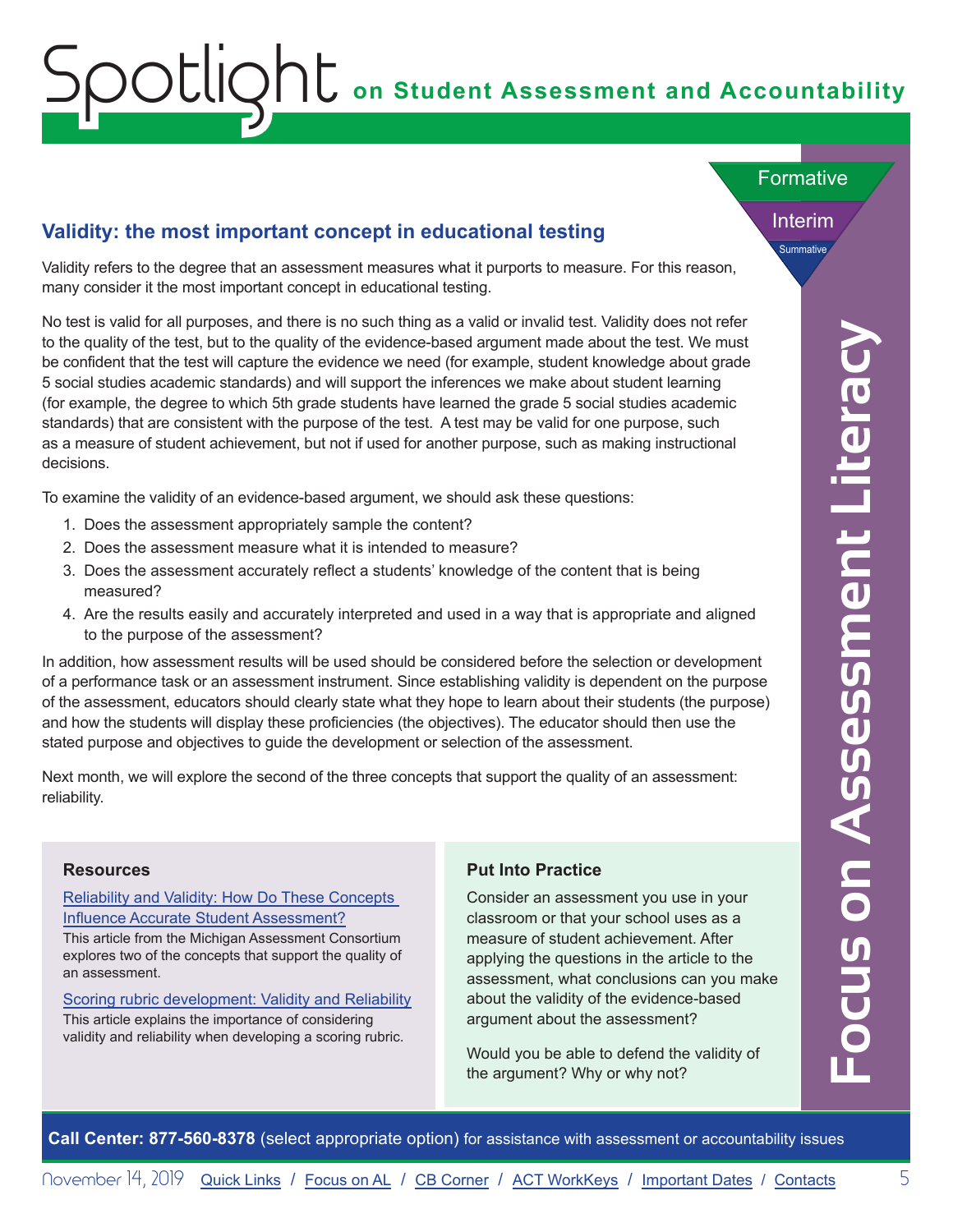**on Student Assessment and Accountability**

# <span id="page-5-1"></span>College Board Corner

<span id="page-5-0"></span>Spotlight

*Information on SAT*®*, PSAT*™ *8/9, and PSAT*™*10 provided by the College Board*

### **Questions about Spring PSAT 8/9, PSAT 10, or SAT?**

- Call the Michigan Educator Hotline: 866-870-3127 (select Option 1)
- Email [michiganadministratorsupport@](mailto:michiganadministratorsupport%40collegeboard.org?subject=) [collegeboard.org](mailto:michiganadministratorsupport%40collegeboard.org?subject=)

### **Parental Consent for PSAT 10 and SAT with Essay**

Student Search Service® gives students the opportunity to start important conversations with colleges and scholarship organizations to explore their postsecondary options. When students choose to participate, their contact information and answers they provide as part of the optional questionnaire are shared with colleges and scholarship organizations. Students opt-in to Student Search Service and complete the optional questionnaire on their answer sheet; parents can provide consent for their child to do so.

You should check with your district or school for consent policy. Schools and districts may opt to use a consent form that is provided by the Michigan Department of Education available on the [MME](www.michigan.gov/mme) (www.michigan.gov/ mme) and [PSAT](http://www.michigan.gov/psat) (www.michigan.gov/psat) web pages, or may choose to use their own. Consent forms should be collected prior to conducting the pre-administration session and are not required to be returned to College Board.

Even if consent for Student Search and the optional questionnaire is not obtained, students are expected to take the assessment.

This guidance applies to PSAT 10 and SAT with Essay. It does not apply to PSAT 8/9 since students do not have the opportunity to opt-in to Student Search Service or complete the optional questionnaire. Students can learn more about [Search](http://studentsearch.collegeboard.org) (http://studentsearch. collegeboard.org) by visiting our site.

### **Coordinator Implementation Handbook**

The Michigan Coordinator Implementation Handbook is now available on the [MME](www.michigan.gov/mme) (www.michigan.gov/ mme) and [PSAT](http://www.michigan.gov/psat) (www.michigan.gov/psat) web pages. This handbook contains helpful information for SAT with Essay, PSAT 10, and PSAT 8/9 test coordinators about test dates, test timing, establishment, working with your SSD (Services for Students with Disabilities) coordinator, English learner supports, and more! An updated Accommodations and Supports Handbook for SSD coordinators will be available by December.

### **Off-Site Testing**

Most schools participating in the SAT with Essay, PSAT 10, and PSAT 8/9 in April 2020 will administer the assessments at the school. However, if your school is a virtual school or if you want to administer the PSAT 8/9, PSAT 10, or SAT with Essay on the same day and don't have enough room in your school, you can request off-site testing. These additional locations must be approved by the College Board to make sure they meet testing, staffing, training, and security requirements. For information about requesting off-site testing, refer to the [November 7 Spotlight](https://www.michigan.gov/documents/mde/Spotlight_11-7-19_670956_7.pdf) (www.michigan.gov/mdespotlight).

*(Continued on next page)*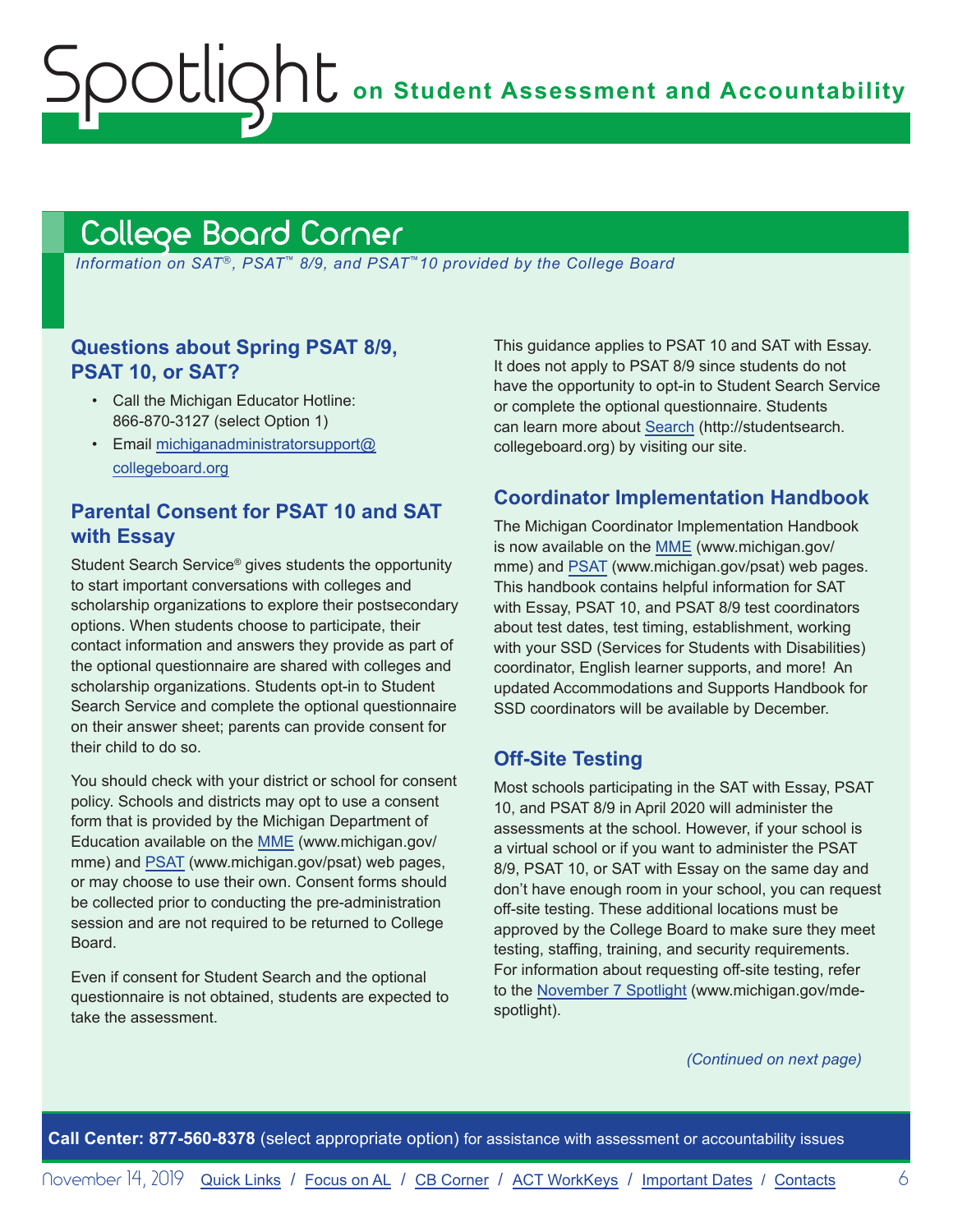# **ONU** on Student Assessment and Accountability potlic

### **Establishment**

Establishment is the process whereby the College Board knows which schools are administering the PSAT 8/9 for Grades 8 and 9, PSAT 10, and SAT with Essay and is based on rules that are coordinated with the Michigan Department of Education. Refer to the [October 10 Spotlight](https://www.michigan.gov/documents/mde/Spotlight_10-10-19_668320_7.pdf) (www.michigan.gov/mde-spotlight) for more information on the establishment process. The Test Center Participation page in the OEAA Secure Site identifies which assessments your school is established to administer. For information on accessing this page, visit the [Secure Site Training web page](http://www.michigan.gov/securesitetraining) (www.michigan. gov/securesitetraining).

Verify the assessments your school has been established for in the OEAA Secure Site.

• Establishment occurs on a rolling basis and will be reflected as establishment activities progress. **Allow for potential updates**.

- Contact the Michigan Educator Hotline at 866- 870-3127 if establishment information is not correct by mid-December.
- If a school has been automatically established and plans to administer the assessment, no action is needed.
- If a school does not meet the autoestablishment rules for a particular assessment, the school will need to indicate their intent to participate for that assessment.
- If a school has been automatically established and does not plan to administer the assessment, contact College Board immediately.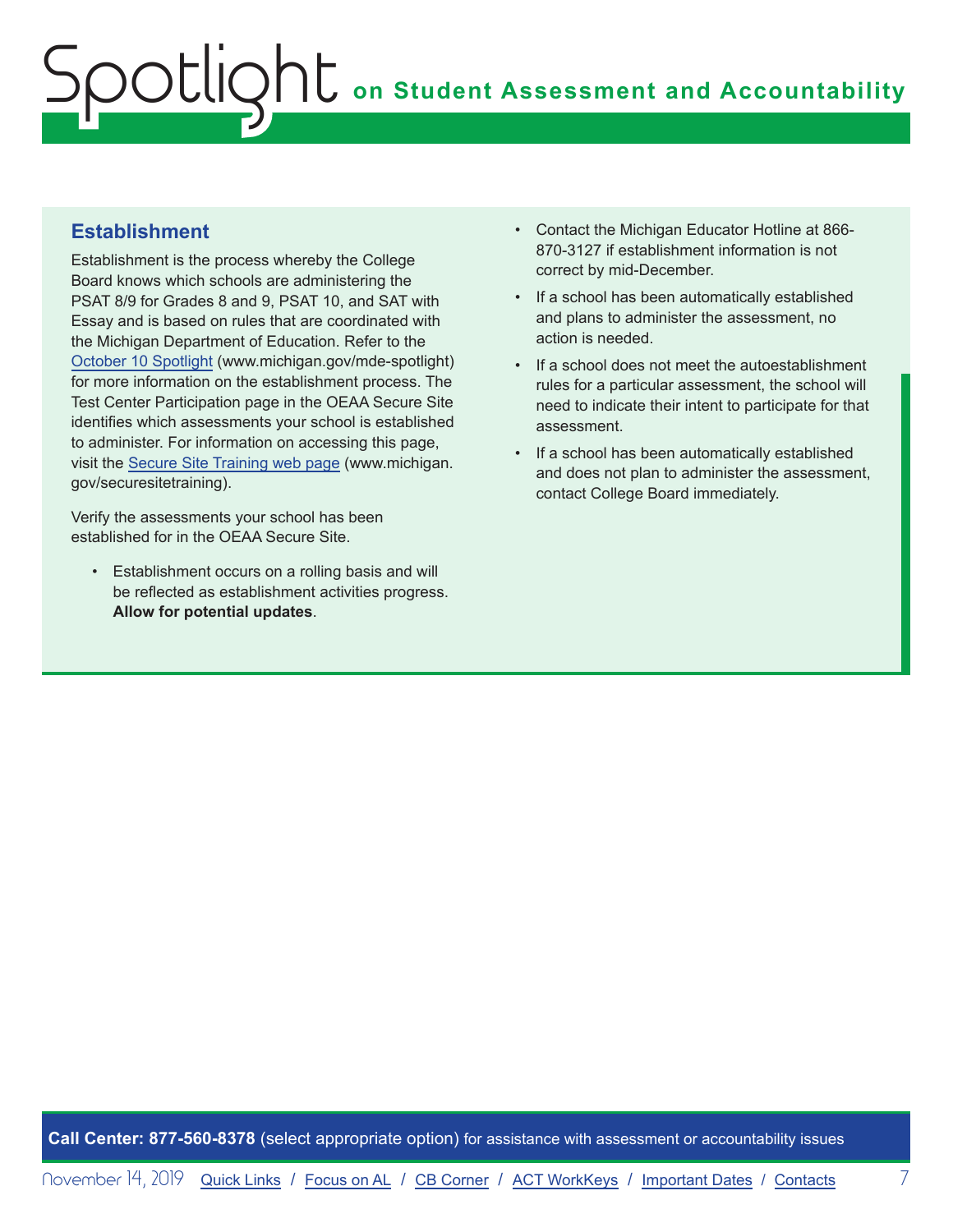**on Student Assessment and Accountability**

**ACT** 

#### Information on ACT<sup>®</sup> WorkKeys<sup>®</sup> provided by the ACT.

### **Manage Participation**

<span id="page-7-0"></span>Spotlight

The ACT Workkeys assessment is one of three required components of the Michigan Merit Exam (MME) for grade 11 and required grade 12 students. All public schools are required to administer the full MME, which consists of the ACT WorkKeys, SAT with Essay, and M-STEP science and social studies assessments. If a nonpublic school chooses to administer any one of the three MME components, they will be expected to administer all three components to their students.

Refer to the [November 7, 2019 Spotlight Newsletter](https://www.michigan.gov/documents/mde/Spotlight_11-7-19_670956_7.pdf) (www.michigan.gov/mde-spotlight) for additional information about completing the Manage Participation process.

The deadline to submit Manage Participation data is **November 29, 2019**.

### **ACT WorkKeys Assessments Overview**

 The ACT WorkKeys assessment consists of three tests that measure real-world skills that employers consider critical to job success and increase career opportunities:

- **Applied Math** measures critical thinking, mathematical reasoning, and problem solving techniques for situations that actually occur in today's workplace.
- **Graphic Literacy** measures skills needed to locate, synthesize, and use information from charts, graphs, diagrams, etc.
- **Workplace Documents** measures skills needed to read and use written text such as memos, letters, directions, bulletins, policies, etc.

The assessments are offered for standard time and accommodations students. Standard time students require no special test forms or English learner supports. Students with disabilities and/or identified as English learners can test using accommodations and supports

that do not help the students academically; they just make interaction and communication possible and fair for each student.

The test coordinator determines who qualifies for ACTallowed accommodations and supports for students who need them based on the student's IEP, 504, or other educational plan on file at your school. Students who use accommodations and supports must have prior experience using these tools. The test coordinator must obtain documentation verifying that the use of the accommodation matches an identified need and is effective for the individual.

The accommodations available in English are:

- extended time (time-and-a-half, double time, three hours, and multi-day testing)
- large type
- Audio USB
- UEB Braille
- Reader Script.

The accommodations available in Spanish are:

- standard time
- extended time (time-and-a-half, double time, three hours, and multi-day testing)
- large type
- American Spanish Braille
- Audio USB
- Reader Script

For guidelines about selecting students who might benefit from taking the tests in Spanish, refer to the Michigan Department of Education [Supports and](https://www.michigan.gov/documents/mde/Michigan_Accommodations_Manual.final_480016_7.pdf)  [Accommodations Guidance Document](https://www.michigan.gov/documents/mde/Michigan_Accommodations_Manual.final_480016_7.pdf) found on each assessment web page.

An Audio USB form is available for Arabic speaking students. ACT also offers Translated Test Directions in Arabic, Chinese Simplified, Chinese Traditional, French, German, Haitian Creole, Korean, Russian, Somali, Spanish, Tagalog, and Vietnamese.

*(Continued on next page)*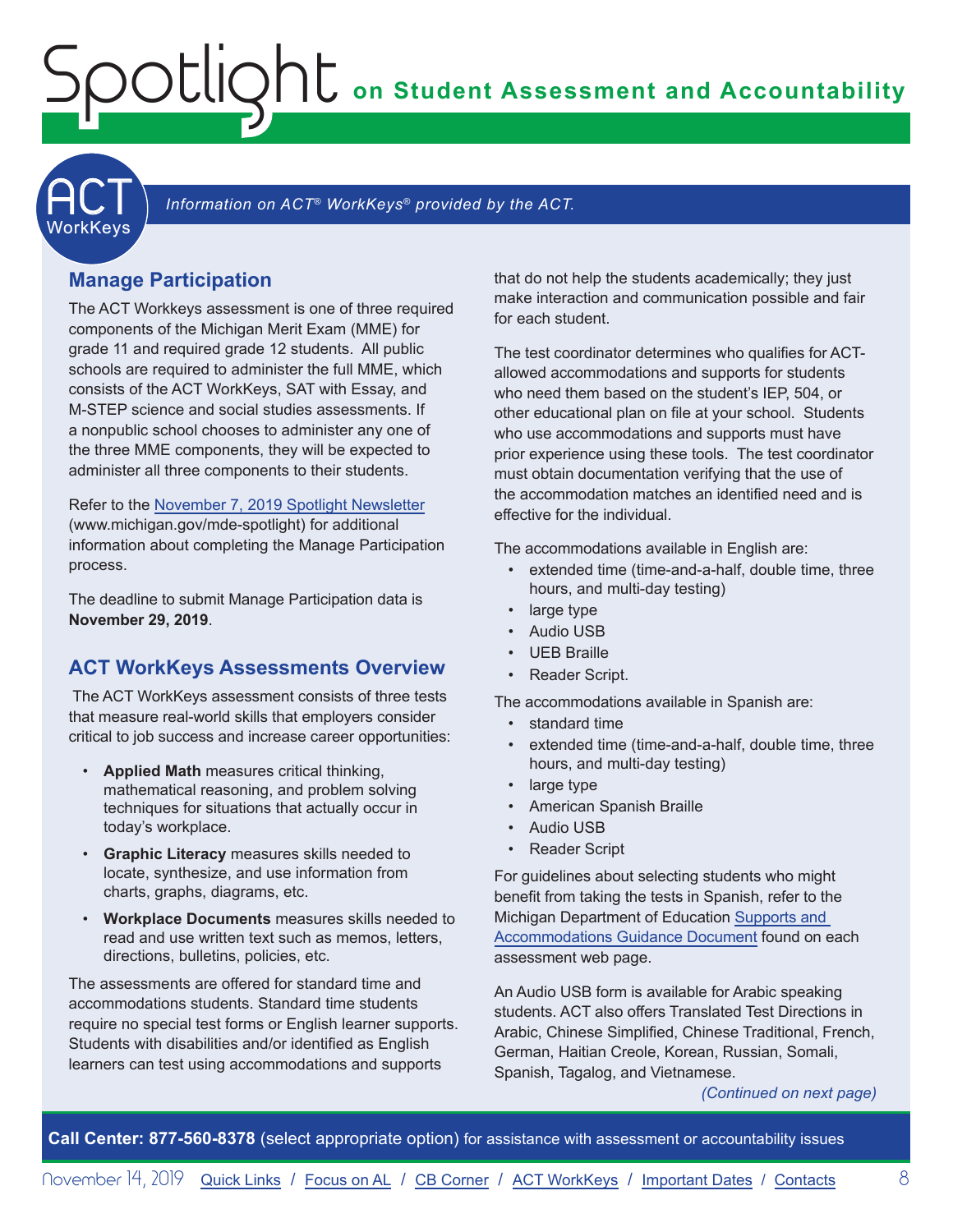# **On Student Assessment and Accountability** potlig

Students may also benefit from testing with local arrangements that include:

- testing individually
- testing in small groups
- testing with interpreters, readers, or transcribers
- seating at the front of the room
- use of English Learner supports that include:
	- □ use of word-to-word bilingual dictionary without definitions
	- □ locally provided verbal translation of test directions

Examples of ineligible modifications that change what the tests measure and result in non-reportable scores to schools and students include:

- use of dictionaries with word definitions
- use of any Word-to-Word Dictionary not approved by ACT

For more detailed information about ACT's accommodations, supports, and policies, refer to the [ACT WorkKeys Administration Manual - Accomms Paper](http://www.act.org/content/dam/act/secured/documents/pdfs/WK-Admin-SD-Accoms-Secured.pdf) posted on the [ACT state testing website](http://www.act.org/stateanddistrict/michigan) (www.act.org/ stateanddistrict/michigan) on the **WorkKeys on Paper** page in the **Administration** stage.

### **ACT® WorkKeys® National Career Readiness Certificate®**

How a student performs on the three WorkKeys tests determines their eligibility to earn an ACT WorkKeys National Career Readiness Certificate (NCRC). To earn a certificate, students must receive a level score of at least 3 out of 7 on each test. Certificates are awarded at four levels:

- **Bronze** requires a minimum level score of 3 out of 7 on all three tests
- **Silver** requires a minimum level score of 4 out of 7 on all three tests
- **Gold** requires a minimum level score of 5 out of 7 on all three tests
- **Platinum** requires a minimum level score of 6 out of 7 on all three tests

Examinees who complete the Spanish-language versions of the assessments are eligible for an NCRC en Español.

Students who have earned an NCRC can activate and print the certificate for **free** on [MyWorkKeys](http://www.myworkkeys.com) (www. myworkkeys.com) once they receive their paper scores in August.

For more detailed information about the WorkKeys assessments, understanding scores, and NCRCs, go to [WorkKeys Assessments](https://www.act.org/content/act/en/products-and-services/workkeys-for-job-seekers/assessments.html) (https://www.act.org/content/ act/en/products-and-services/workkeys-for-job-seekers/ assessments.html).

# **Student Preparation – Go For Platinum!**

Encourage students to understand the types of questions they will see, since they differ from other types of exams. Students and teachers can access free practice questions from all three tests that range from easier content (Level 3) to the most difficult (Level 7). Teachers and students may use these practice questions as Questions of the Day or as warm-up activities in the weeks leading up to test day.

Students can also create a user account and take **free** full-length [online practice tests](https://testregistration.org/rsp/Login.do?event=go&realm=20770563) (https://testregistration. org/rsp/Login.do?event=go&realm=20770563). This allows students to pace themselves in real-time test scenarios and receive scores indicating how they will perform on the WorkKeys tests.

# **Contacting ACT**

If you have questions, you may:

- 1. contact ACT via the [Contact Us web page](http://www.act.org/aap/state/contact.html) [\(www.act.org/aap/state/contact.html](https://www.act.org/aap/state/contact.html))
- 2. call ACT at 800-553-6244, 9:30 AM 6:00 PM ET
	- standard time: ext. 2800
	- accommodations: ext. 1788
- 3. email accommodations questions to [ACTStateAccoms@act.org](mailto:ACTStateAccoms%40act.org?subject=)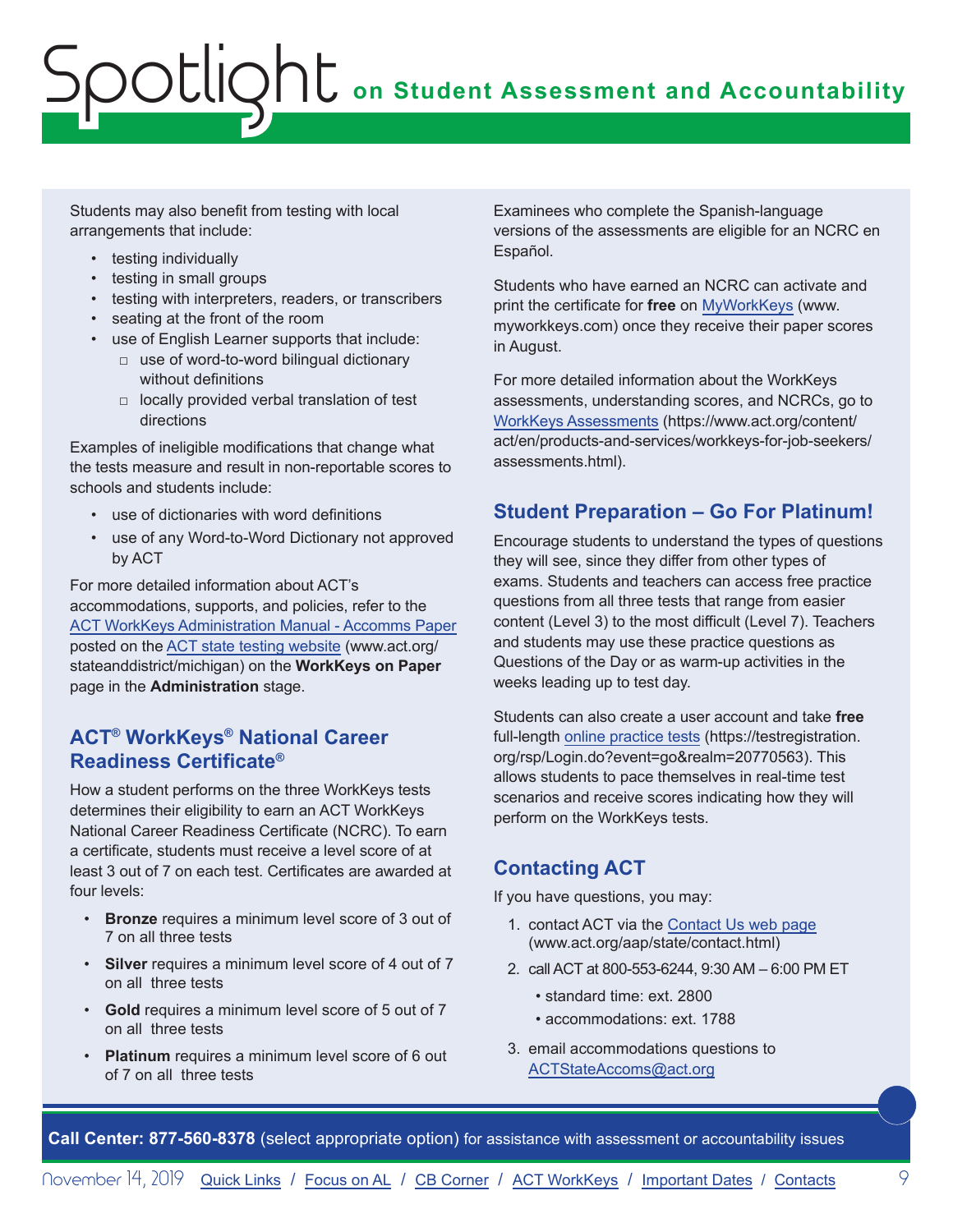# <span id="page-9-1"></span><span id="page-9-0"></span>**Important Dates**

# **November 2019**

# **M-STEP, MI-Access, and WIDA**

### **Now – November 26, 2019**

• **M-STEP, MI-Access FI, and WIDA** Online Testing Waiver request window

# **ACT WorkKeys**

### **Now – November 29, 2019**

• **ACT WorkKeys** Manage Participation window

### **Early Literacy and Mathematics**

### **November 18, 2019 – January 30, 2020**

• Pre-identification for **Early Literacy and Mathematics Benchmark Assessment for grades K-2**

## **M-STEP**

### **November 18, 2019 – January 30, 2020**

• Pre-identification for **M-STEP Passage-Based Writing Field Test for grades 3-8**

# **December 2019**

### **December 4, 2019, 10:00 AM**

• **DRC Technology Coordinator Webinar** – [Zoom](https://datarecognitioncorp.zoom.us/j/831651825)  [Access to webinar](https://datarecognitioncorp.zoom.us/j/831651825) (https://datarecognitioncorp.zoom. us/j/831651825)

# **SAT and PSAT**

### **December 5, 2019, 1:00 – 2:30 PM**

• Accommodations and Supports Webinar for **SAT with Essay, PSAT 10,** and **PSAT 8/9**

### Webinar [Registration](https://tinyurl.com/2020MichiganAccommodations)

(https://tinyurl.com/2020MichiganAccommodations)

### **Now – December 20, 2019**

Off-Site Testing Requests for **SAT with Essay, PSAT 10,** and **PSAT 8/9** (refer to this week's [College Board](#page-5-0)  [Corner](#page-5-0) for details)

### **WIDA**

### **December 3, 2019, 9:00 AM – 12:00 PM**

• **WIDA ACCESS for ELLs Test Administration Online Workshop 1** – Library of Michigan, Lake Michigan Room, 702 W. Kalamazoo St. Lansing, MI 48909

[Registration link](https://wida-access-online-ta-training-120319am.eventbrite.com) (https://wida-access-online-tatraining-120319am.eventbrite.com)

### **December 3, 2019, 1:00 – 4:00 PM**

• **WIDA Kindergarten ACCESS Test Administration Workshop 2** – Library of Michigan, Lake Michigan Room, 702 W. Kalamazoo St., Lansing, MI 48909 [Registration link](https://wida-k-access-online-ta-training-120319pm.eventbrite.com) (https://wida-k-access-online-tatraining-120319pm.eventbrite.com)

### **December 4, 2019, 9:00 AM – 12:00 PM**

• **WIDA ACCESS for ELLs Test Administration Online Workshop 3 – Wayne County Community** College Downriver Campus, EPAC 5&6, 21000 Northline Road, Taylor, MI 48180

[Registration link](https://wida-access-online-ta-training-120419am.eventbrite.com) (https://wida-access-online-tatraining-120419am.eventbrite.com)

### **December 4, 2019, 1:00 – 4:00 PM**

• **WIDA Kindergarten ACCESS Test Administration Workshop 4** – Wayne County Community College Downriver Campus, EPAC 5&6, 21000 Northline Road, Taylor, MI, 48180

[Registration link](https://wida-k-access-online-ta-training-120419pm.eventbrite.com) (https://wida-k-access-online-tatraining-120419pm.eventbrite.com)

### **December 18, 2019, 10:00 – 11:30 AM**

• **WIDA Alternate ACCESS Overview Webinar** [Registration link](https://wida-alternate-access-overview-121819-1000-1130.eventbrite.com) (https://wida-alternate-accessoverview-121819-1000-1130.eventbrite.com)

**Call Center: 877-560-8378** (select appropriate option) for assistance with assessment or accountability issues

November 14, 2019 [Quick Links](#page-0-0) / [Focus on AL](#page-4-0) / [CB Corner](#page-5-1) / [ACT WorkKeys](#page-7-0) / [Important Dates](#page-9-1) / [Contacts](#page-10-1) 10